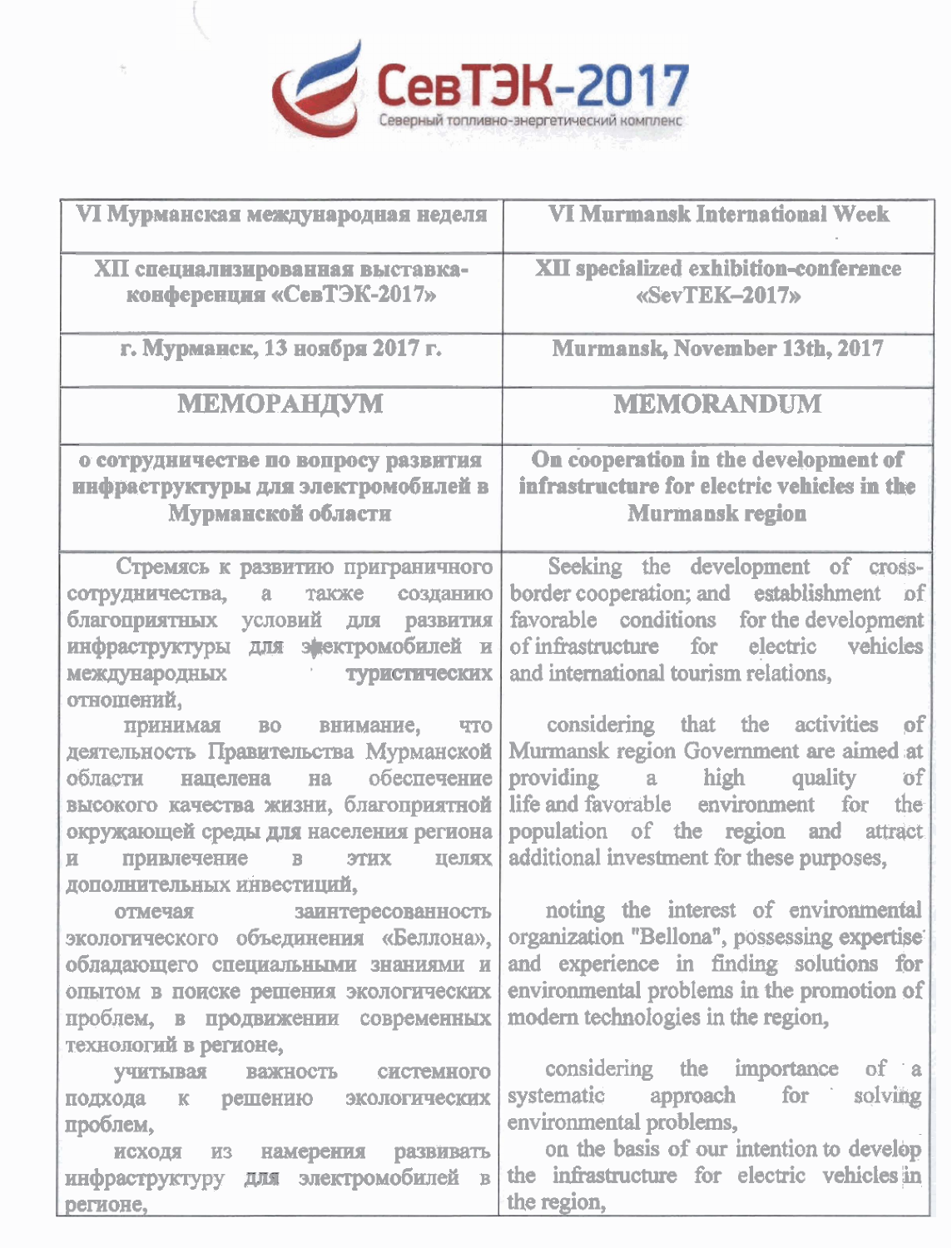| Мы подтверждаем готовность наших<br>организаций к сотрудничеству в вопросе<br>постепенного перехода автотранспорта в<br>черте городов на использование<br>электромобилей различного класса, что в<br>перспективе позволит снизить загрязнение<br>атмосферного воздуха.                                                                                                                                                                                                                            | We confirm the readiness of<br>our<br>organizations to cooperate in the gradual<br>transition to the use of electric vehicles of<br>different classes in cities, which in the future<br>will help us reduce air pollution.                                                                                                                                                                                                                          |
|---------------------------------------------------------------------------------------------------------------------------------------------------------------------------------------------------------------------------------------------------------------------------------------------------------------------------------------------------------------------------------------------------------------------------------------------------------------------------------------------------|-----------------------------------------------------------------------------------------------------------------------------------------------------------------------------------------------------------------------------------------------------------------------------------------------------------------------------------------------------------------------------------------------------------------------------------------------------|
| Мы выражаем намерение<br>осуществлять сотрудничество в рамках<br>следующим<br>своей компетенции по<br>направлениям:                                                                                                                                                                                                                                                                                                                                                                               | We express our intention to cooperate<br>within the limits of our competence in the<br>following areas:                                                                                                                                                                                                                                                                                                                                             |
| - обмен информацией, знаниями и<br>опытом;<br>разработка предложений для<br>принятия мер и реализации совместных<br>инициатив по активизации и расширению<br>форм сотрудничества, представляющих<br>взаимный интерес;<br>- развитие отношений в рамках<br>приграничного взаимодействия;<br>содействие развитию<br>инфраструктуры (сети зарядных станций)<br>для электромобилей в Мурманской<br>области.                                                                                           | - Exchange of information, knowledge<br>and experience;<br>- Development of proposals<br>for<br>implementing measures and joint initiatives<br>to intensify and expand the cooperation<br>forms of mutual interest:<br>- Development of relations in<br>the<br>framework of cross-border cooperation;<br>of<br>- Promoting development<br>infrastructure (charging stations<br>network) for electric cars in the Murmansk<br>region.                |
| Сотрудничество между сторонами<br>в ходе консультаций,<br>осуществляется<br>конференций, семинаров,<br>рабочих<br>совещаний.                                                                                                                                                                                                                                                                                                                                                                      | Cooperation between the parties is to be<br>carried<br>out<br>during<br>consultations,<br>conferences, seminars, workshops.                                                                                                                                                                                                                                                                                                                         |
| Во избежание сомнений настоящий<br>$\sim$ $\cos \theta$<br>Меморандум представляет<br>декларацию о намерениях и не налагает<br>каких-либо обязательств, в том числе<br>юридических, на Стороны, не влечет за<br>собой обязательств по расходованию или<br>выделению средств для любой из Сторон.<br>Подписание настоящего Меморандума<br>никоим образом не препятствует любой из<br>Сторон вести переговоры и заключать<br>соглашения по предмету настоящего<br>Меморандума с третьими сторонами. | To avoid doubts, this Memorandum is a<br>declaration of intent, and does not impose<br>any obligations on the parties, including<br>legal. Neither does it entail obligations for<br>expenditures or the allocation of any funds<br>for any of the Parties. The signing of this<br>Memorandum in no way prevents any of the<br>Parties from negotiating and entering into<br>agreements<br>on the subject of this<br>Memorandum with third parties. |